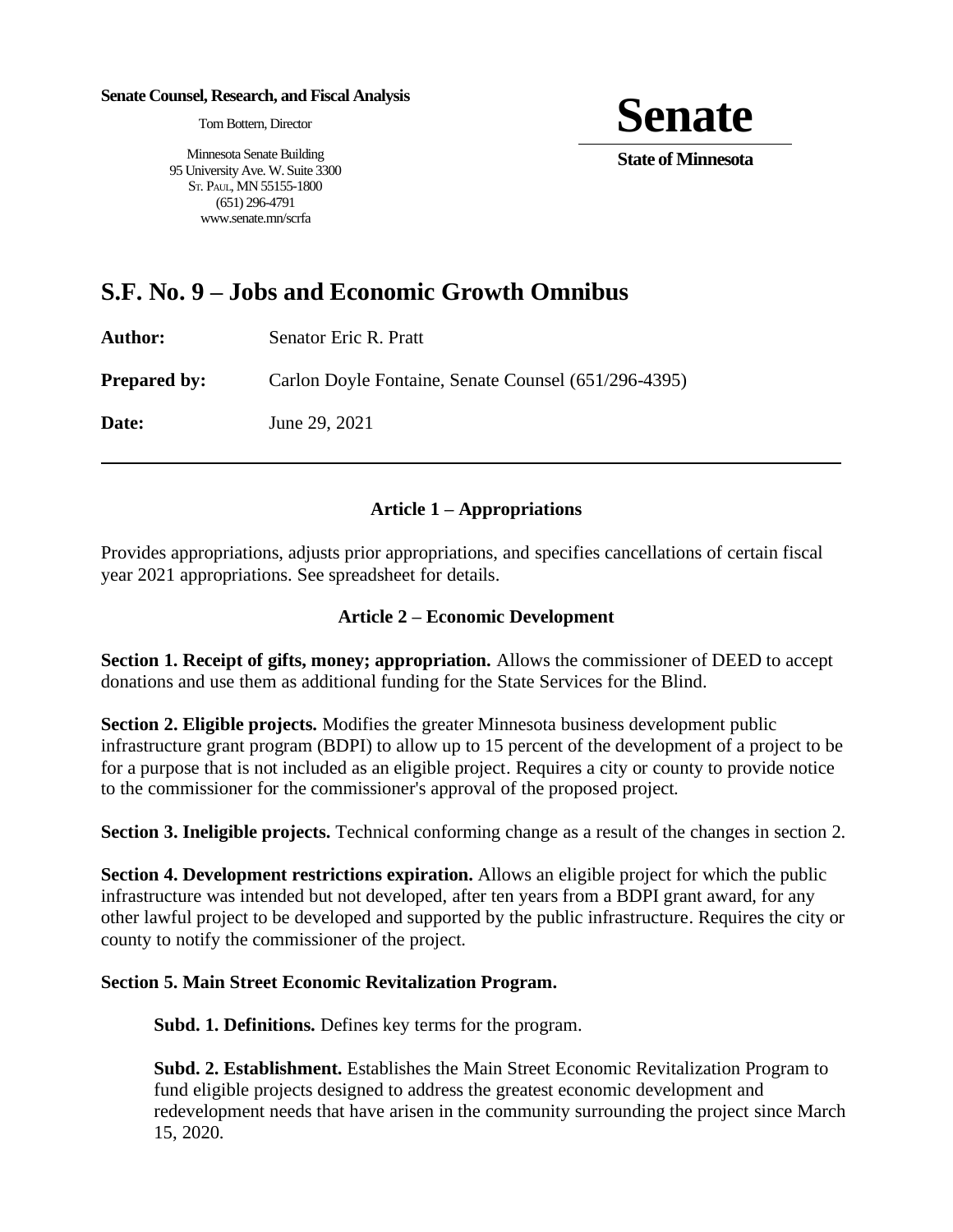**Subd. 3. Grants to partner organizations.** Establishes the procedures for the commissioner to make grants to partner organizations. Establishes three grant rounds and allows partners apply in multiple rounds for new or previously unfunded projects. Allows up to four percent of the grant to be used for the administrative and monitoring costs of the partner.

**Subd. 4. Award criteria.** Gives funding preference to applications that (1) have the greatest regional economic impact and (2) have the greatest portion of the estimated cost met through nonstate funds.

**Subd. 5. Leveraged grants to eligible recipients.** Limits leveraged grants to eligible recipients to a maximum of \$750,000 and no more than 30 percent of the total cost of an eligible project. Requires that eligible projects secure commitments for all required matching funds and development approvals before the leveraged grant may be distributed.

**Subd. 6. Guaranteed loans to eligible recipients.** Limits guaranteed loans to eligible recipients to a maximum of \$2,000,000 and a term of no more than 15 years. Requires that eligible projects secure all required development approvals before the guaranteed loan may be distributed and that, upon origination, the commissioner reserve ten percent of the loan amount in the loan guarantee trust fund account to cover defaults.

**Subd. 7. Required terms for guaranteed loans.** Lists technical and procedural requirements for guaranteed loans.

**Subd. 8. Loan guarantee trust fund established.** Establishes an account in the special revenue fund to pay for defaulted loan guarantees. Cancels to the state general fund any funds remaining in the account on the day this section expires.

**Subd. 9. Statewide program.** Stipulates that funding under this section shall be split between the metropolitan areas and greater Minnesota in proportion to eligible demand in an approximately equal dollar amount, not to exceed 65 percent in any one area. Allows any remaining funding after June 30, 2023, to be distributed without regard to geographic area.

**Subd. 10. Exemptions.** Exempts the program, until December 31, 2023, from certain grants management requirements. Requires the commissioner of DEED to audit the use of grant funds in accordance with standard accounting practices.

**Subd. 11. Reports.** Requires a report by January 31, 2022, and annually until December 31, 2026, biennially thereafter with legislative permission, from each partner organization to the commissioner about projects funded, any economic development gains attributable to the project, and administrative expenses. Requires a report by February 15, 2022, and annually until December 31, 2026, biennially thereafter with legislative permission, from the commissioner to the legislature that includes the information from the reports from the partner organizations and a report on the performance of the loan guarantee trust fund.

**Subd. 12. Expiration.** Sets December 31, 2036, as the date the program expires.

**Section 6. Automation technology.** Adds a definition of "automation technology" to the job training grants program.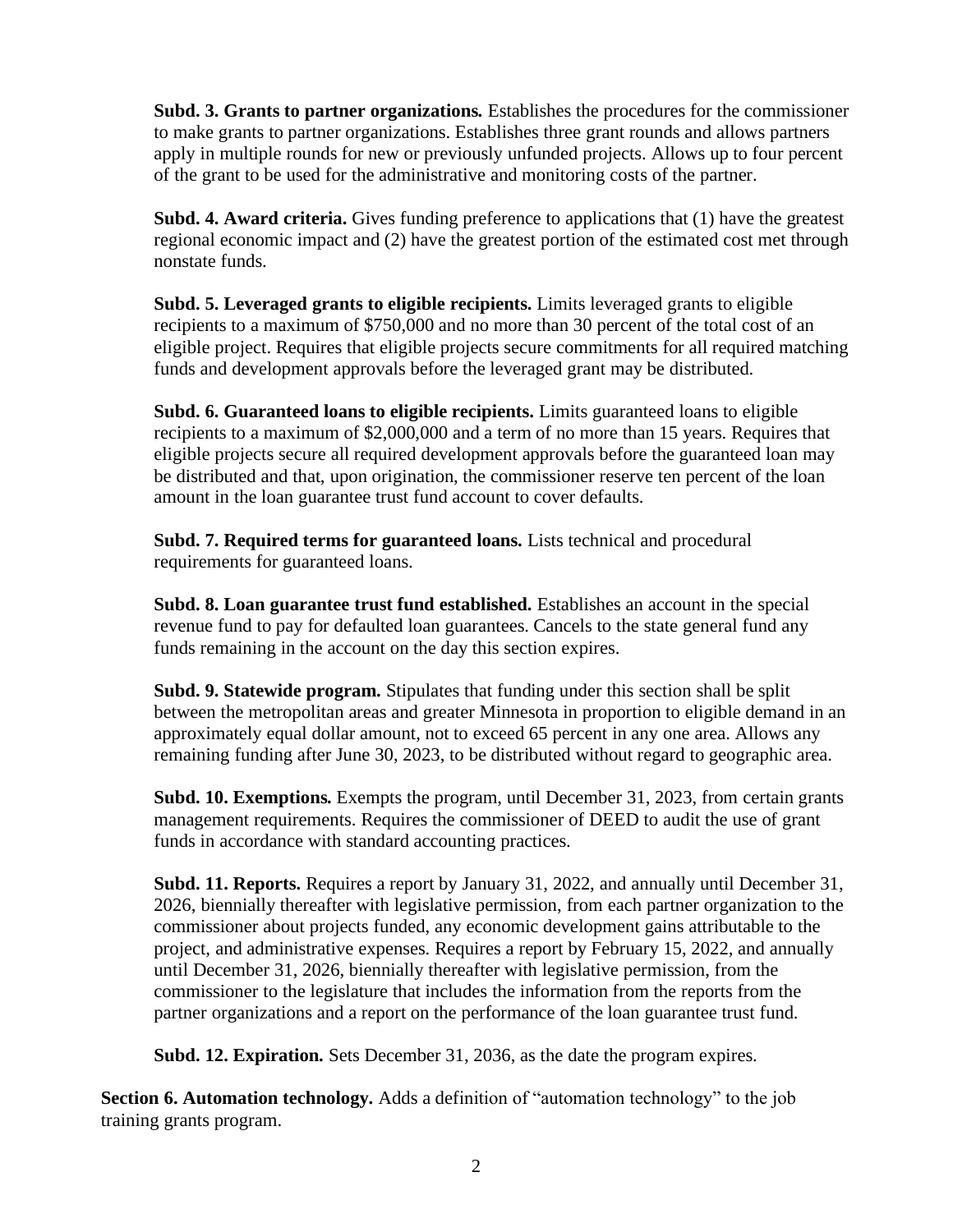**Section 7. Employee.** Broadens the definition of "employee" to include workers in existing jobs for the job training grants program.

**Section 8. Employer.** Broadens the definition of "employer" to include those investing in automation, as well as those creating new jobs, for the job training grants program.

**Section 9. Program costs.** Makes a conforming change to the job training grants program.

**Section 10. Program services.** Expands the definition of "program services" to include both new and existing jobs for the job training grants program.

**Section 11. Service provision.** Makes job training grants under section 116L.41, rather than 116L.42.

**Section 12. Job training incentive program.** Creates a job training incentive program, as part of the job training grants, which provides up to \$200,000 to employers in greater Minnesota for training and education for new jobs the commissioner approves, with a preference for programs serving disadvantaged people or areas. Reimburses employer education and training program costs of up to \$10,000 per job and an additional \$1,000 for employees with disabilities.

**Section 13. Automation incentive program.** Creates a new automation incentive program, as part of the job training grants, which provides up to \$35,000 to manufacturing or skilled assembly employers in greater Minnesota with less than 150 employees that invested in new automation technology in the past year or plan to in the near future. Reimburses employers for the cost of training and educating employees to work with this new technology, with preference for programs serving disadvantaged people or areas, up to \$5,000 per employee.

**Section 14. Agreements; required terms.** Changes the wage requirement for the job training grants from the prevailing wage in that county to 120 percent of the federal poverty level for a family of four, plus benefits.

**Section 15. Recovery of program costs.** Makes a conforming change, broadening the job training grants to both new and existing employees.

**Section 16. Reports.** Requires a new report to the legislature about the job training grants by February 1, 2024, which must include an analysis of the effectiveness of the grants in encouraging investments in automation.

**Section 17. Business and Community Development.** Amends session law from 2017 to allow the appropriation to be used for a grant for wastewater infrastructure to support industrial users in Rosemount that require significant water use. Makes the grant funds available until June 30, 2025. This section is effective retroactively from July 1, 2017.

**Section 18. Business and Community Development.** Amends session law from 2019 to increase the loan amount and clarify the purpose and requirements of the Duluth paper mill project. This section is effective retroactively from July 1, 2019.

**Section 19. Launch Minnesota.** Amends the section of the 2019 Jobs Omnibus law that established the Launch Minnesota program to refine program definitions and priorities, as well as make technical corrections.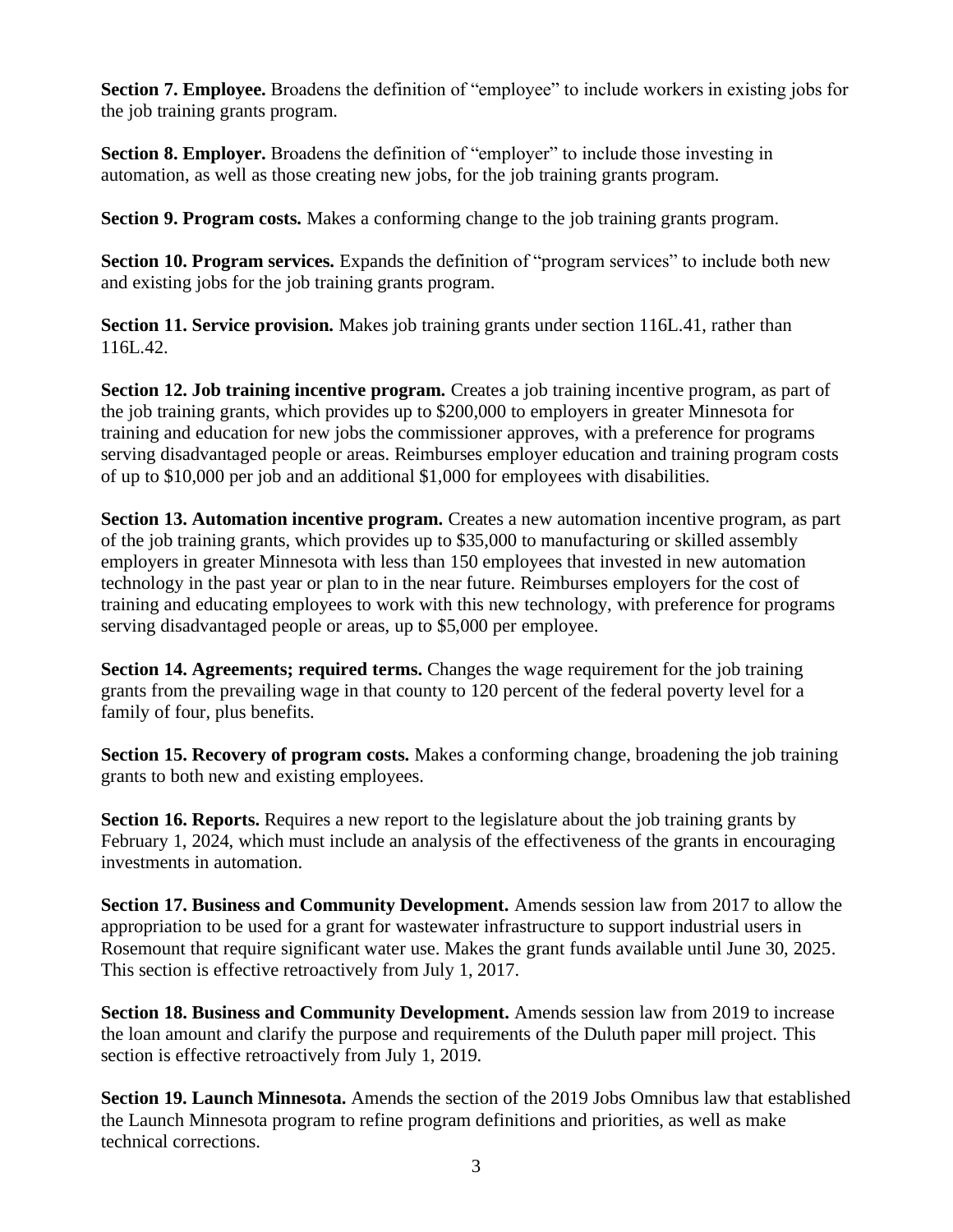**Section 20. Onetime exception to restrictions on use of Minnesota investment fund local government loan repayment funds.** Allows a onetime exception to the restrictions on use of Minnesota investment funds (MIF) for a home rule charter or statutory city, county, or town that has uncommitted money received from repayment of awarded MIF funds. Provides that if the local government transfers 20 percent of the balance of the money to the general fund before June 30, 2022, the local government may use the remaining funds for any lawful expenditure. A similar exception was allowed for MIF in 2017 and 2019. Requires a report on the use of funds.

**Section 21. Minnesota investment fund and Minnesota job creation fund requirements extensions.** Grants all recipients of grants from the Minnesota investment fund or job creation fund that were unable to meet the requirements of a business subsidy agreement during the COVID-19 peacetime emergency or the 12 months following it, an extension until December 31, 2022, to meet those requirements before the grant must be repaid. This section is effective retroactively from March 15, 2020.

## **Section 22. Main Street COVID-19 relief grant program.**

**Subd. 1. Definitions.** Defines key terms for the program.

**Subd. 2. Establishment.** Establishes the Main Street COVID-19 relief grant program to assist businesses impacted by the pandemic.

**Subd. 3. Grants to partner organizations.** Establishes procedures for the commissioner to make grants to partner organizations. Allows up to four percent of a grant to be used for administrative and monitoring costs. Returns any funds not spent by June 30, 2022, to the state general fund.

**Subd. 4. Grants to businesses.** Establishes procedures for partner organizations to make grants to businesses. Sets eligibility criteria for businesses. Gives preference for awards to businesses that did not receive previous state assistance under any of the following programs: Small Business Emergency Loans, Small Business Relief Grants, Grants to Move Theaters and Convention Centers, or County Relief Grants to Local Businesses. Awards all grants via a randomized selection process after a ten day or less application collection period. Sets tiered amounts for grant awards based on the number of employees the business has. Limits businesses to a single grant under this section and allows funds to be used for working capital and operating expenses incurred since March 13, 2020, but not the refinancing of preexisting debt.

**Subd. 5. Grants to businesses renting space to other businesses.** Establishes procedures for partner organizations to make grants to operators of permanent indoor retail spaces with ethnic cultural emphasis and at least 12 small employer tenants. Allows grants in amounts proportional to the number of tenants, but no more than \$300,000, all but \$25,000 of which must be used for rent relief for existing tenants of the operator.

**Subd. 6. Distribution of awards.** Sets aside a minimum of:

- \$18,000,000 for grants to businesses with less than the equivalent of six full-time workers;
- \$10,000,000 for grants to minority-owned and operated businesses;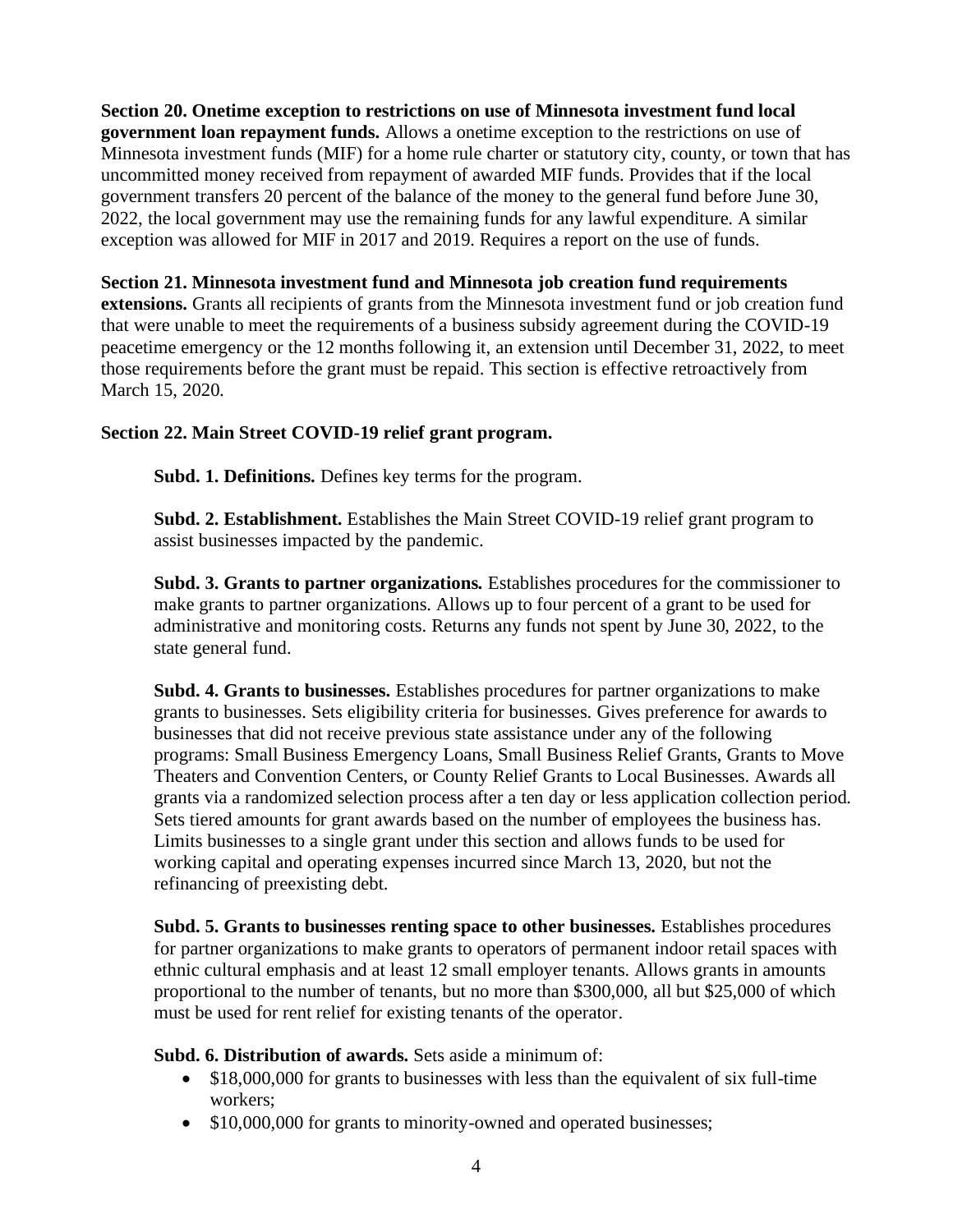- \$2,500,000 for grants to veteran-owned and operated businesses;
- \$2,500,000 for grants to women-owned and operated businesses;
- \$2,500,000 for grants to operators of permanent indoor retail and food services spaces that have an ethnic cultural emphasis and house many small businesses; and
- \$3,000,000 for grants to operators under subdivision 5.

**Subd. 7. Exemptions.** Exempts the program, until December 31, 2023, from certain grants management requirements. Requires the commissioner of DEED to audit the use of grant funds in accordance with standard accounting practices.

**Subd. 8. Reports.** Requires a report by January 31, 2022, from each partner organization to the commissioner about grants made and administrative expenses under the program. Requires a report by February 15, 2022, from the commissioner to the legislature that includes the information from the reports from the partner organizations.

**Section 23. Career and technical educator pilot project.** Requires Winona State University, in partnership with Minnesota State College Southeast, to develop a teacher preparation program for career and technical educators by the 2024-2025 academic year.

## **Article 3 – Labor and Industry**

**Section 1. Data on individuals who are minors.** Specifies that disclosure of data on minors is governed by a new section of law (Minnesota Statutes, section 181A.112) found in section 6 of the bill.

**Section 2. Apprenticeship rules.** Updates the citation to the federal regulations governing apprenticeships (to include equal employment opportunity in apprenticeship).

## **Section 3. Nursing mothers, lactating employees, and pregnancy accommodations.**

**Subdivision 1. Nursing mothers.** Requires an employer with one or more employees to provide nursing and lactating employees with paid break time to express milk during the twelve months following the birth of the child unless it would cause undue disruption. Prohibits a reduction in compensation for time used to express milk.

**Subd. 2. Pregnancy accommodations.** Requires an employer with 15 or more employees to provide reasonable accommodations for health conditions related to pregnancy or childbirth, to a requesting employee, unless the employer shows it would be an undue hardship. Provides a list of accommodations that do not require the advice of the employee's licensed health care provider or certified doula. Provides examples of reasonable accommodations. Specifies that an employee is not required to request leave or accept an accommodation. Current law on pregnancy accommodations, which is being repealed, applies to employers with 21 or more employees. This section is effective January 1, 2022.

**Section 4. Data on individuals who are minors.** Specifies that when the commissioner of labor and industry collects data on individuals who are minors, the data are considered private data on individuals, except for data classified as public data as listed. Provides that data on minors maintains a classification as private data on individuals after the individual is no longer a minor.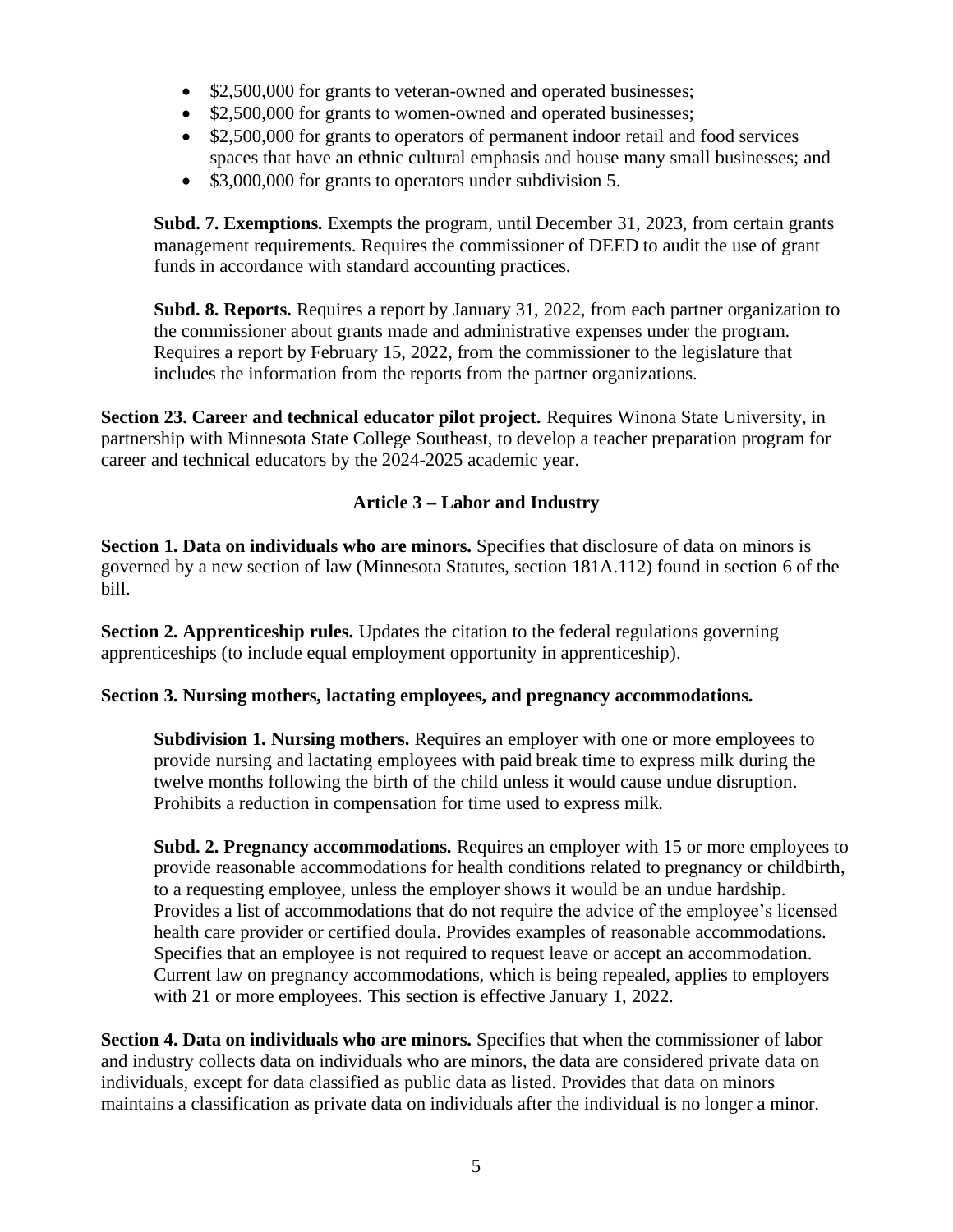**Section 5. Automatic sprinkler systems in existing public housing buildings.** Requires existing public housing buildings to have automatic sprinkler systems installed, to code, in every area where one would be required if the building was built on the effective date of this section. Sets August 1, 2033, as the deadline for having sprinklers fully installed. Sets a two-year deadline for the owners of buildings to inform the state fire marshal of their plans for complying and installing an automatic sprinkler system. Allows the state fire marshal to grant extensions to the deadlines for both reporting a compliance plan and fully installing sprinklers.

**Section 6. Membership.** Adds two additional members to the Construction Codes Advisory Council to include a member with expertise in and engaged in the energy conservation industry and a member with expertise in and engaged in building accessibility.

**Section 7. License fees and license renewal fees.** Extends construction industry licensing fee reductions that were enacted in 2015 and extended in 2017 for construction contractors, electricians, plumbers, high pressure pipefitters, boiler operators, and also for permit and plan review fees. Clarifies continuing education fees.

**Section 8. Definition.** Modifies the definition of "place of public accommodation" for purposes of applicability of the State Building Code by lowering the occupancy from 200 or more people to 100 or more people. This reduction will capture smaller venues as a place of public accommodation subject to the State Building Code.

**Section 9. Enforcement.** Clarifies that the commissioner of labor and industry will enforce the State Building Code in a municipality that has not adopted the code for places of public accommodation effective to coincide with the date the statute was enacted.

**Section 10. Fire sprinklers required.** Requires automatic fire sprinklers to be installed in a place of public accommodation if it was constructed, added to, or altered after August 1, 2008, and the occupancy of the venue is more than 300 people. A place of public accommodation that has an occupancy load of fewer than 300 people would not be required to install automatic fire sprinklers.

**Section 11. Continuing education requirements; extension of time.** Reduces the hours of continuing education require for certified building officials from 38 hours to 35 hours within each two-year certification period.

**Section 12. Commercial chemical dispensing system.** Defines commercial chemical dispensing system.

**Section 13. Commercial dishwashing machine.** Defines commercial dishwashing machine.

**Section 14. License required.** Exempts from licensure as a plumber installers of commercial chemical dispensing systems and dishwashers under certain circumstances. Namely when the person servicing or installing such a system or machine is an employee of the distributor or manufacturer, meets minimum training requirements, is properly insured by the manufacturer or distributor, and the connections the system or machine are fitted to were initially installed by a licensed plumber. Requires a commercial chemical dispensing system installed under this exemption must comply with a technical standard or contain code-approved integral backflow protection.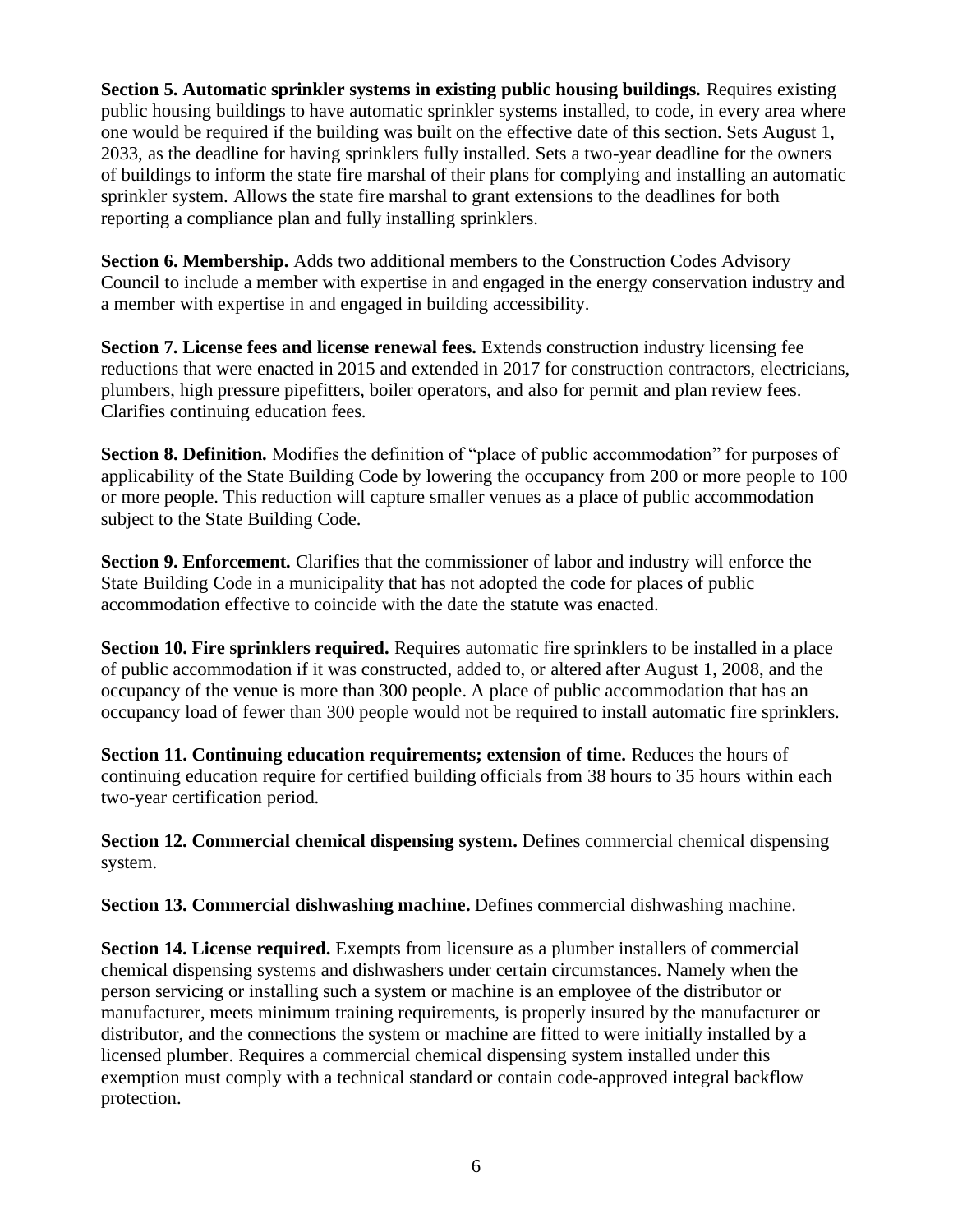**Sections 15 to 18. Contractor recovery fund.** Makes changes to the definitions, payment limitations, and applications for compensation for the contractor recovery fund. Limits use of funds in the contractor recovery fund to the stated purposes. Modifies the payment cycle for the contractor recovery fund from once a year to twice a year and increases the limit on total claims against a single contractor to \$550,000.

**Section 19. Effective date for Public Employment Relations Board (PERB).** Delays implementation of the PERB until July 1, 2023, retroactive to June 30, 2020. Specifies that unfair labor practice cases currently pending before the PERB will remain under PERB's jurisdiction and under the process in place as of July 1, 2020.

**Section 20. Workers' compensation funding extension.** Makes a fiscal year 2020 appropriation for workers' compensation system upgrades available until June 30, 2023.

**Section 21. Loggers safety grant program.** Establishes a program to make matching grants of up to \$25,000 to logging industry employers for training and safety equipment recommended by an onsite safety survey to reduce the risk of employee injury or illness. Requires a report to the legislature about the program by January 15, 2023.

**Section 22. Repealer.** Repeals the existing pregnancy accommodation statute, which is now included in the statute being amended in section 3.

## **Article 4 – Unemployment Insurance**

**Section 1. Reemployment assistance training.** Modifies the definition of "reemployment assistance training" to allow for additional training options, including enrollment in:

- an adult basic education consortium program;
- an English as a second language program;
- an over-the-road truck driving training program; or
- a program funded by the women and high-wage, high-demand, nontraditional jobs grant program.

This section is effective July 3, 2022.

**Section 2. Not eligible (unemployment eligibility for high school students).** Repeals the provision in current law that makes secondary students ineligible for unemployment benefits. Allows high school students to qualify for unemployment insurance benefits if they otherwise meet eligibility requirements. This section is effective July 3, 2022.

**Section 3. Social Security disability benefits.** Eliminates the deduction (offset) from weekly unemployment insurance benefits when the unemployment insurance applicant has received Social Security disability benefits for that week. This section is effective July 3, 2022.

**Section 4. Unemployment benefits while in entrepreneurial training.** Makes a corresponding technical change related to section 2. This section is effective July 3, 2022.

**Section 5. Shared work plan requirements.** Decreases the amount of time that an employee needs to be employed by the employer proposing the shared work plan in order to participate in a shared worked program from one year to three months. The shared work program allows employers to